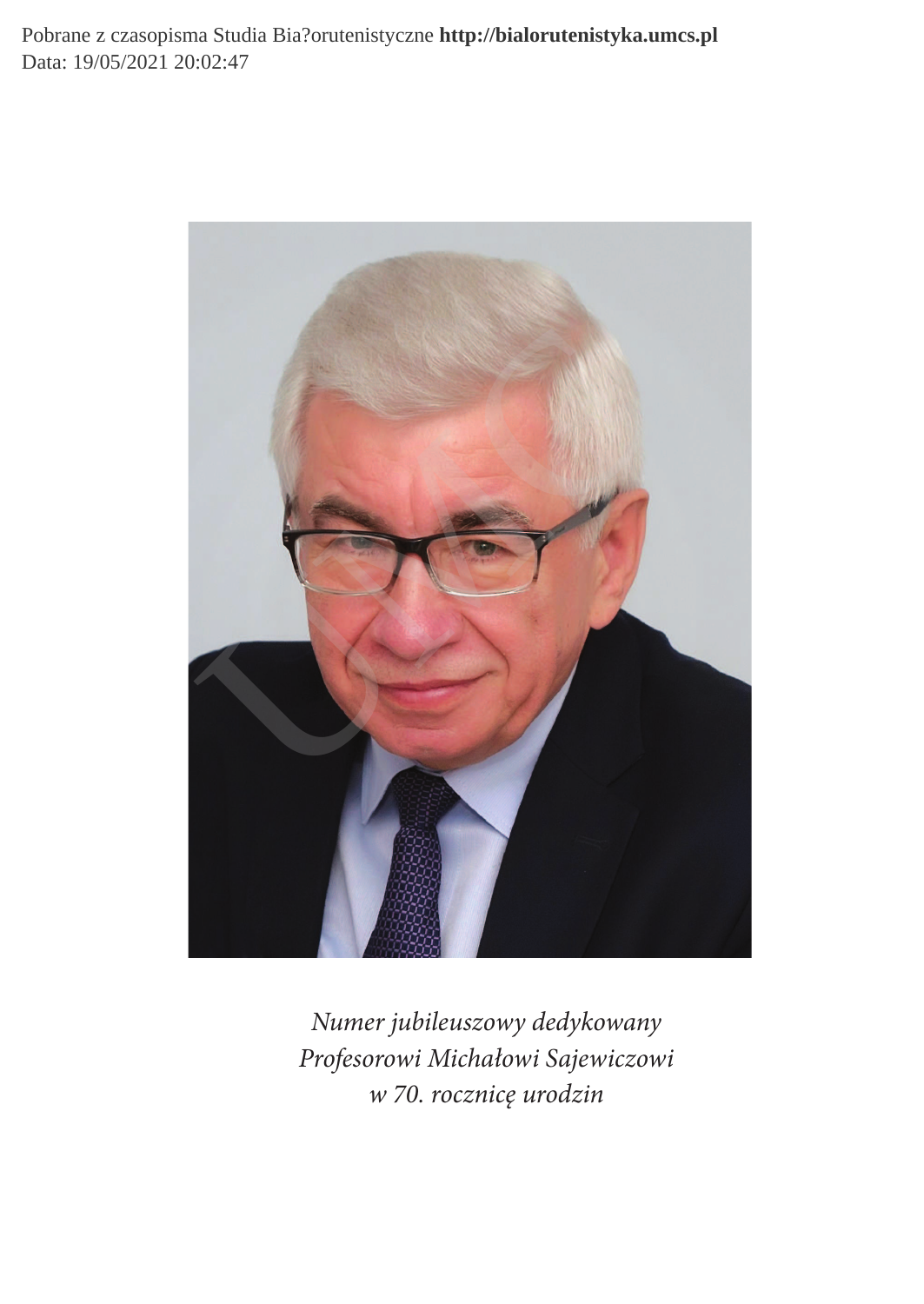## **Prof. dr hab. Michał Sajewicz – a researcher into the Polish-East Slavonic borderland, a populariser of research on Belarus and Belarusians, and a teacher. Laudatio in Honour of Professor Sajewicz**

It is my great honour and pleasure to give a laudatio for the Honourable Professor Michał Sajewicz – a person of not only extraordinary academic merit, especially in the ield of Slavonic Studies and Belarusian Studies, but also of immense importance to me, personally. For it is without exaggerated courtesy but with deep conviction that I – and forgive this personal note – believe in the great impact Professor Sajewicz had on me already as the Supervisor for my Master's thesis, informing my decisions and, eventually, guiding my professional career. Now, after more than 20 years of my acquaintance with you, Professor, on this beautiful and grand occasion, I would like to express my sincere gratitude to you for your generous and understanding support in inding my way, for showing me the research tools and pointing my inquiries in the right directions, for providing me with all the inspiring works by the greatest Polish and European Slavicists, and, inally – for the open-mindedness, understanding and patience I have oft experienced from you, Professor. **Ir hab. Michał Sajewicz – a researcher into the**<br>**-East Slavonic borderland, a populariser of**<br>**ch on Belarus and Belarusians, and a teacher.**<br>**tio in Honour of Professor Sajewicz**<br>my great honour and pleasure to give a

It is my honour to present to you a brief biography of our Distinguished Guest, including some of the materials from his family archive. Professor Michał Sajewicz was born on 15 June 1949 in Lewkowo Nowe, located at the edge of the picturesque Białowieża Forest. He spent his childhood and early teenage years there. Between 1956 and 1963 he attended primary school in the nearby Lewkowo Stare, from which he graduated with honours. In 1963 he continued his education at the General Secondary School No. 10 in Hajnówka, an establishment which provided additional tuition in the Belarusian language. During his time there he developed a passion for Polish and foreign literature, and for the folklore of the eastern parts of the Białystok region. His philological interests had led him to study Russian Philology at the Maria Curie-Skłodowska University (UMCS) in Lublin. In 1967 he enrolled with the University as a first-year student of Russian Philology.

Our Distinguished Guest was interested in linguistics already as a student. During his irst year he joined the Linguistics Group of the Russian Philologists Research Club. He distinguished himself as a passionate and creative researcher, hard-working, conscientious and uniquely committed in everything he did in the academic commu-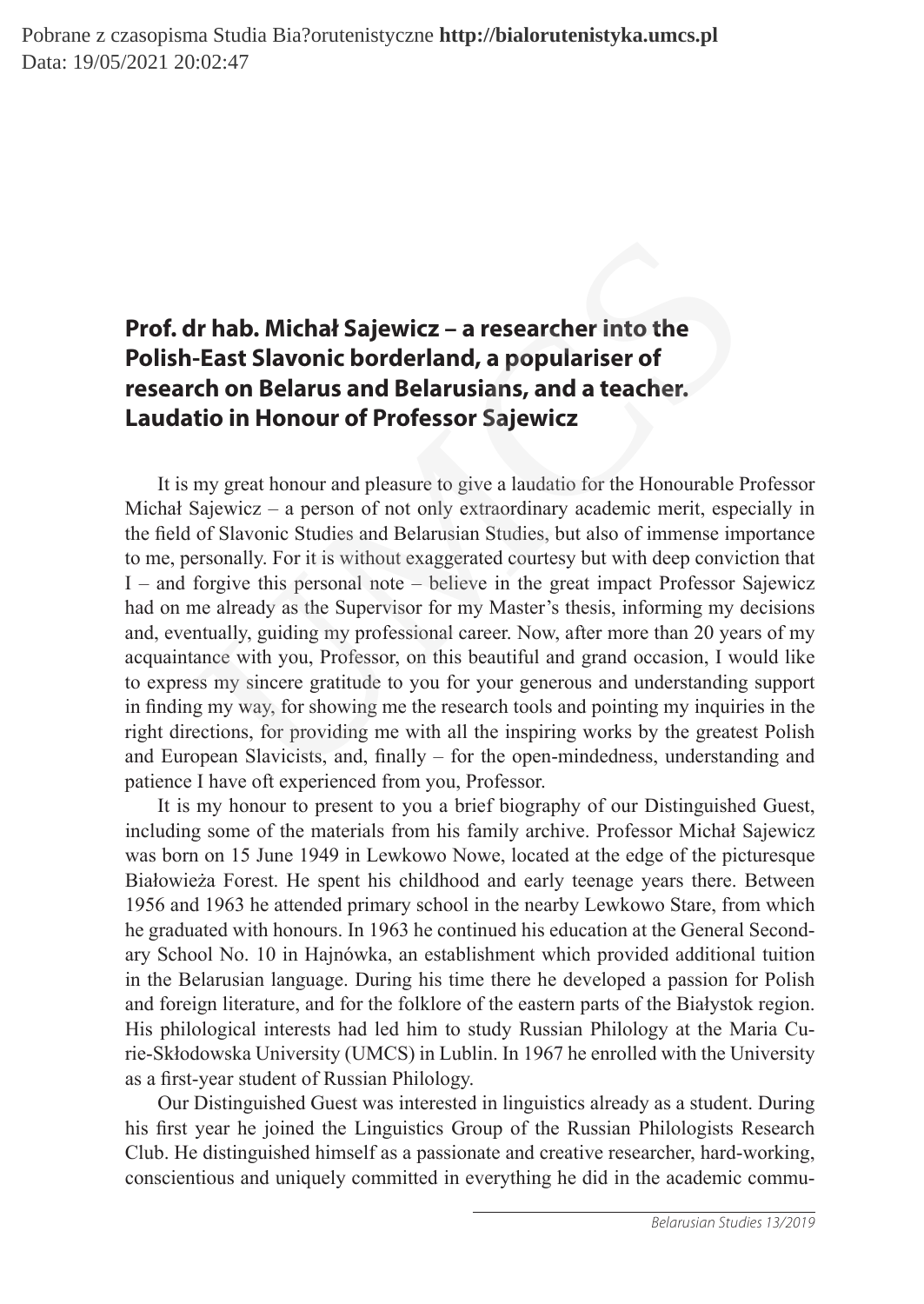nity. These attributes, as well as the general sympathy he enjoyed from the faculty and the student community, had led to his election as Club Chair for the academic year 1968–1969. In this capacity the prospective graduate of Russian Philology could present numerous papers at international and Polish conferences for students (and not only), at which he garnered multiple awards: Lublin (1969) – third place (equal with Halina Rycyk), Warsaw (1970) – first place (equal with Halina Rycyk), Pécs, Hungary (1970) (equal with Halina Rycyk) – first place, Gdańsk (1971) – honourable mention, Krakow  $(1972)$  – first place. The paper he presented at the 1969 Lublin conference was published in 1971 in Tartu, Estonia.

In 1971 Michał Sajewicz organised a student research camp in Narewka (the Hajnówka poviat of the Białystok Voivodeship) for members of the UMCS Russian Philologists Research Club. As a third-year student, he participated in field dialectological studies (conducting surveys in the villages of Lewkowo Stare and Lewkowo Nowe). In 1970 he took his Master's seminar (with a linguistics focus) under prof. dr hab. Michał Łesiów. Soon after he decided that the title of his Master's thesis would be: *Gwara ruska okolic Narewki w powiecie hajnowskim* (*fonetyka* – *leksja*) 1 . Highly praised by the reviewers, this work was the irst comprehensive description of the phonetics and inflection of the Belarusian dialects of the Narewka area in the Białystok region. In 1972 the thesis earned Michał Sajewicz the professional title of Master of Russian Philology, significantly shaping the future of the young graduate. On 01 October 1972 mgr (MA) Michał Sajewicz obtained employment at the Institute of Russian and Slavonic Philology of the UMCS in Lublin. merous papers at international and Polish conferences for students (a hich he garred multiple awards: Lublin (1969) – third place (equal with Halina Rycyk), Warsaw (1970) – first place (equal with Halina Rycyk), Pécs, Hua

As a young research-and-teaching assistant, Michał Sajewicz continued his research on noun formation in the Belarusian dialects of the Narewka area. Within two years (1974–75) he has compiled an extensive body of about 5,000 deverbal, deadjectival and desubstantive noun derivatives with the afix as a transpositional, modifying and mutative function. (It is worth adding that this lexical corpus would be later extended to include, as at 1986, more than 10,000 derivatives).

Sajewicz's interest in Slavonic studies and his relentless drive to expand knowledge and discover new research perspectives and approaches, coupled with his commitment and passion, garnered him recognition from his immediate superiors. In 1975 mgr Michał Sajewicz took a three-month fellowship at the Institute of Slavonic Studies of the Polish Academy of Sciences in Warsaw, and in 1978 he took a three-month fellowship at the Taras Shevchenko National University of Kiev. After returning from Kiev Sajewicz undertook research on the agricultural vocabulary of Eastern Slavonic dialects in the Białystok region. The research yielded lexical material from the Belarusian dialects of the Lewkowo Stare area and the Ukrainian dialects of the Dubicze Cerkiewne area. His (and Professor F. Czyżewski's) findings were published in

<sup>1</sup>The Belarusian dialect of the Narewka area in the Hajnówka poviat (phonetics – inlection).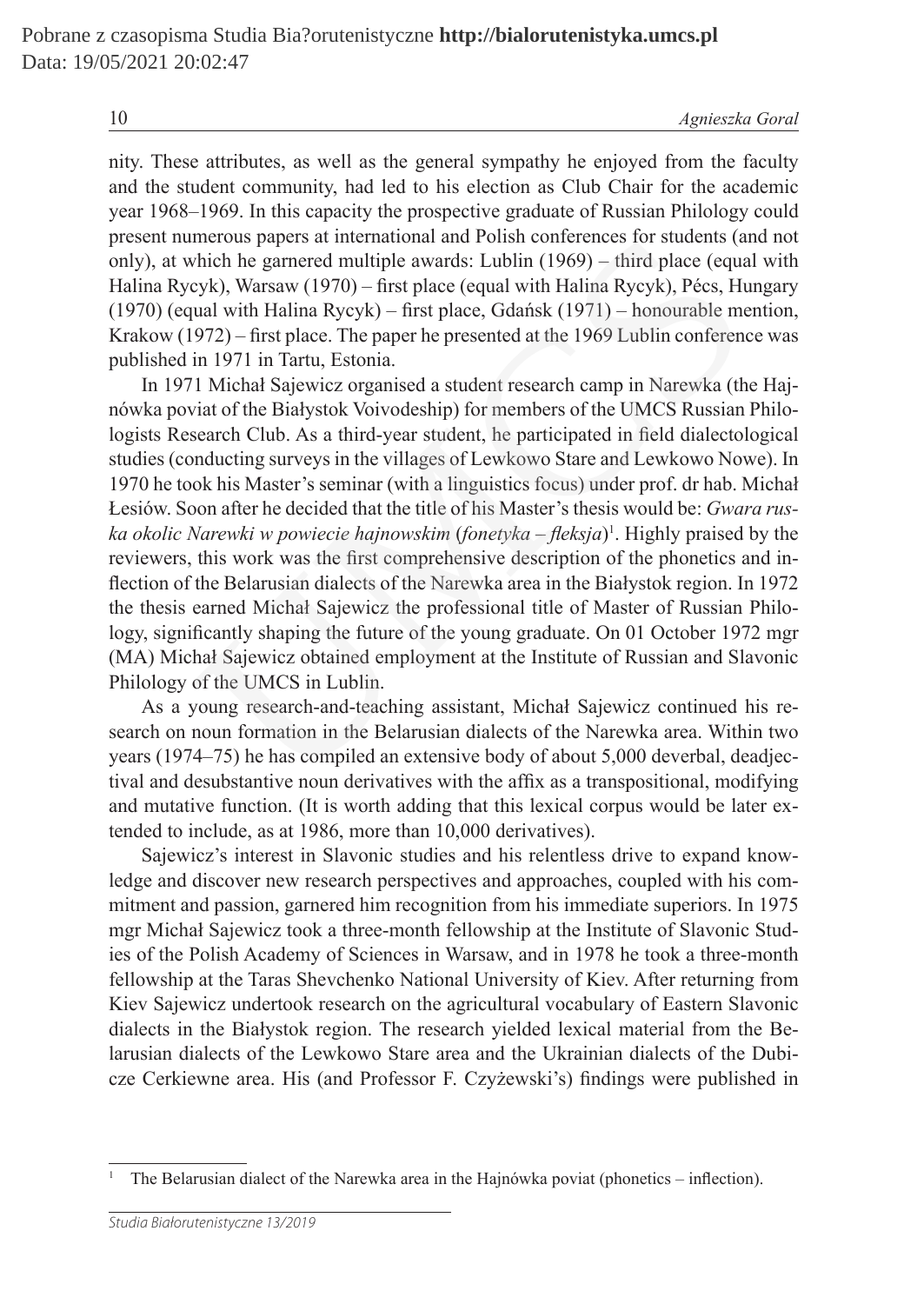1979 under the title *Zróżnicowanie słownictwa rolniczego w kilku gwarach wschodniosłowiańskich na polsko-białorusko-ukraińskim pograniczu językowym*<sup>2</sup> .

In 1983 Michał Sajewicz earned the degree of Doctor of Humanities based on his 624-page doctoral dissertation entitled: *Słowotwórstwo rzeczowników w gwarach wschodniosłowiańskich na terenie byłego powiatu hajnowskiego*<sup>3</sup> (supervised by prof. dr hab. Marian Jurkowski [University of Warsaw] and prof. dr hab. Stefan Warchoł [UMCS]). In the following years dr Michał Sajewicz continued his research on noun formation in the Belarusian dialects of the Białystok region. Initially, he conducted his explorations in the gminas of Narewka and Białowieża, and later also in a number of villages on the Narew River (30 locations). This extensive period of research yielded a large body of 3,485 deverbal, deadjectival and desubstantive names of subjects with a sufix, as well as more than a dozen research papers on noun formation in the Belarusian dialects of the Białystok region, including *Dublety strukturalne w kategorii dewerbalnych nomina agentis w gwarach z pogranicza białorusko-ukraińskiego na Białostocczyźnie*<sup>4</sup> (1989); *Produktywne typy słowotwórcze dewerbalnych nazw agentywnych w gwarach białoruskich okolic Narewki i Białowieży na Białostocczyźnie*<sup>5</sup> (1990); *Dewerbalne nomina agentis z formantami '-ło', '-un' w gwarach białoruskich okolic Narewki na Białostocczyźnie*<sup>6</sup> (1995); *Sufiksalnoje słowoobrazowanije otgłagolnych nazwanij subjektow diejstwij w biełorusskich goworach wierchniego tieczenija rieki Nariew w biełostokskom riegionie*<sup>7</sup> (2000); *Desubstantywne osobowe nazwy subiektów właściwości z formantem suiksalnym w nadnarwiańskich gwarach białoruskich Białostocczyzny*<sup>8</sup> (2000); *Dewerbalne osobowe 'nomina subiecti' z formantem suiksalnym w nadnarwiańskich gwarach białoruskich Białostocczyzny*<sup>9</sup> (2001); *O jednym przykładzie oddziaływania polskiego języka literackiego na system słowotwórczy gwar białoruskich Białostocczyzny*<sup>10</sup> (2001); *Z metodologii badań nad*  page doctoral dissertation entitled: *Slowotworstwo rzeczownikow w g*<br>
intoshovianishich na terenie bylego powiatu hajnowskiego<sup>3</sup> (supervised<br>
Marian Jurkowski [University of Warsaw] and prof. dr hab. Stefan<br>
)). In the f

<sup>&</sup>lt;sup>2</sup> The diversity of agricultural language in several Eastern Slavonic dialects at the Polish-Belarusian-Ukrainian linguistic frontier.

<sup>&</sup>lt;sup>3</sup> Noun formation in Eastern Slavonic dialects of the former Hajnówka poviat.

<sup>4</sup> Structural doublets in the category of deverbial 'nomina agentis' in Belarusian-Ukrainian borderland dialects in the Białystok region.

<sup>&</sup>lt;sup>5</sup> Productive types of word formation in deverbal agentive nouns from the Belarusian dialects of the Narewka and Białowieża area in the Białystok region.

<sup>&</sup>lt;sup>6</sup> Deverbal nomina agentis with '-lo' and '-un' affixes in the Belarusian dialects of the Narewka area in the Białystok region.

<sup>7</sup>Sufix word formation of the verbal names of the subjects of actions in the Belarusian dialects of the upper reaches of the Narew river in the Bialystok region.

<sup>&</sup>lt;sup>8</sup> Desubstantive personal names of proper nouns with suffixes in the Narew River area dialects of the Bialystok region.

<sup>&</sup>lt;sup>9</sup> Deverbal personal nomina subiecti with suffixes in the Narew River area dialects of the Białystok region.

<sup>&</sup>lt;sup>10</sup> The influence of Polish literary language on the word formation system of the Belarusian dialects of the Białystok region – an example.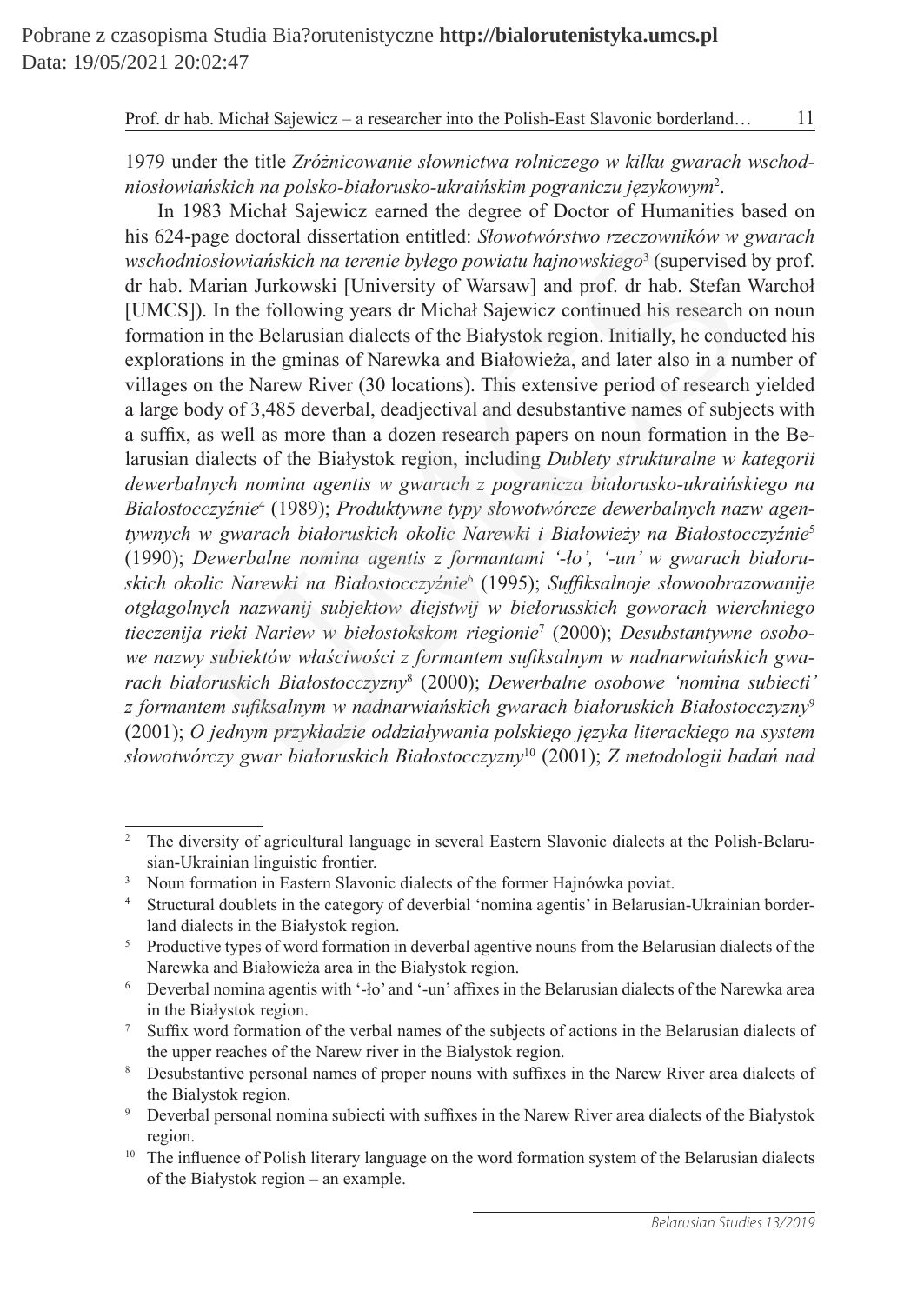12 *Agnieszka Goral*

*słowotwórstwem peryferyjnych gwar białoruskich Białostocczyzny*<sup>11</sup> (2001); *Badania nad słowiańskim słowotwórstwem gwarowym* (*kilka postulatów metodologicznych)*<sup>12</sup> (2003).

In parallel to his field studies into dialects, dr Michał Sajewicz was working on his habilitation dissertation on the names of subjects in the Belarusian dialects of the Narew River areas in the Białystok region. In 2002 these efforts culminated in the publication of a monograph entitled *Derywacja suiksalna osobowych nazw subiektów w nadnarwiańskich gwarach białoruskich Białostocczyzny. Deverbativa, deadiectiva*<sup>13</sup>. In January 2003 dr Sajewicz submitted his monograph to the Council of the Faculty of the Humanities at the UMCS as a habilitation dissertation. In this publication he discussed the derivation of personal subject names in the Belarusian dialects of the Narew River areas in the Białystok, comparing them to other dialects. These included primarily Belarusian, partly Ukrainian and, to a lesser extent, Polish dialects. He also offered comparative perspectives on the Belarusian, Ukrainian and Polish literary language. In his monograph Sajewicz also dealt fairly extensively with the selected aspects of the theory of synchronic word formation (including the notion of the synchronic derivative – proper and associative derivatives, and bilaterally and unilaterally analysable derivatives), motivation as the primary morphological relation, the types and directions of motivation, word-formation analysis and morphemic analysis (the notions of morpheme and submorpheme), the afix and its types, the evolution of the notion of afix (morphemic and non-morphemic elements as a function of afixes), derivation types, the semantic structure of derivatives, the notions of derivational type and derivational category, the number and activity of derivational types. Drawing on a large body of material (2,630 derivatives), the monograph gained acclaim from the reviewers: prof. dr hab. Elżbieta Smułkowa, prof. dr hab. Michał Kondratiuk and prof. dr hab. Stanisław Grabias. The habilitation examination took place on 25 June 2003. allel to his held studies into dialects, dr Michał Sajewicz was workit<br>attion dissertation on the names of subjects in the Belarusian dialects<br>wer areas in the Białystok region. In 2002 these efforts culminated<br>or of a mon

After obtaining the degree of Habilitated Doctor in Slavonic Linguistics, Michał Sajewicz focused his research on the following subjects:

– the formation of nouns in the Eastern Slavonic dialects of the Białystok region, with a particular focus on the Belarusian dialects of the Narew River area;

– the anthroponymy of the Polish-Belarusian-Ukrainian linguistic frontier (central and southern parts of the Białystok region);

– the ethnic, religious and linguistic diversity of the inhabitants of the eastern parts of the Białystok region;

– Belarus – a country between East and West; the past and the present.

<sup>&</sup>lt;sup>11</sup> On the methodology of research into word formation in the peripheral Belarusian dialects of the Białystok region.

<sup>&</sup>lt;sup>12</sup> Research on word formation in Slavic dialects – a number of methodological postulates.

<sup>&</sup>lt;sup>13</sup> The suffixal derivation of personal subject names in the Belarusian dialects of the Narew River areas in the Białystok region. Deverbals, deadjectivals.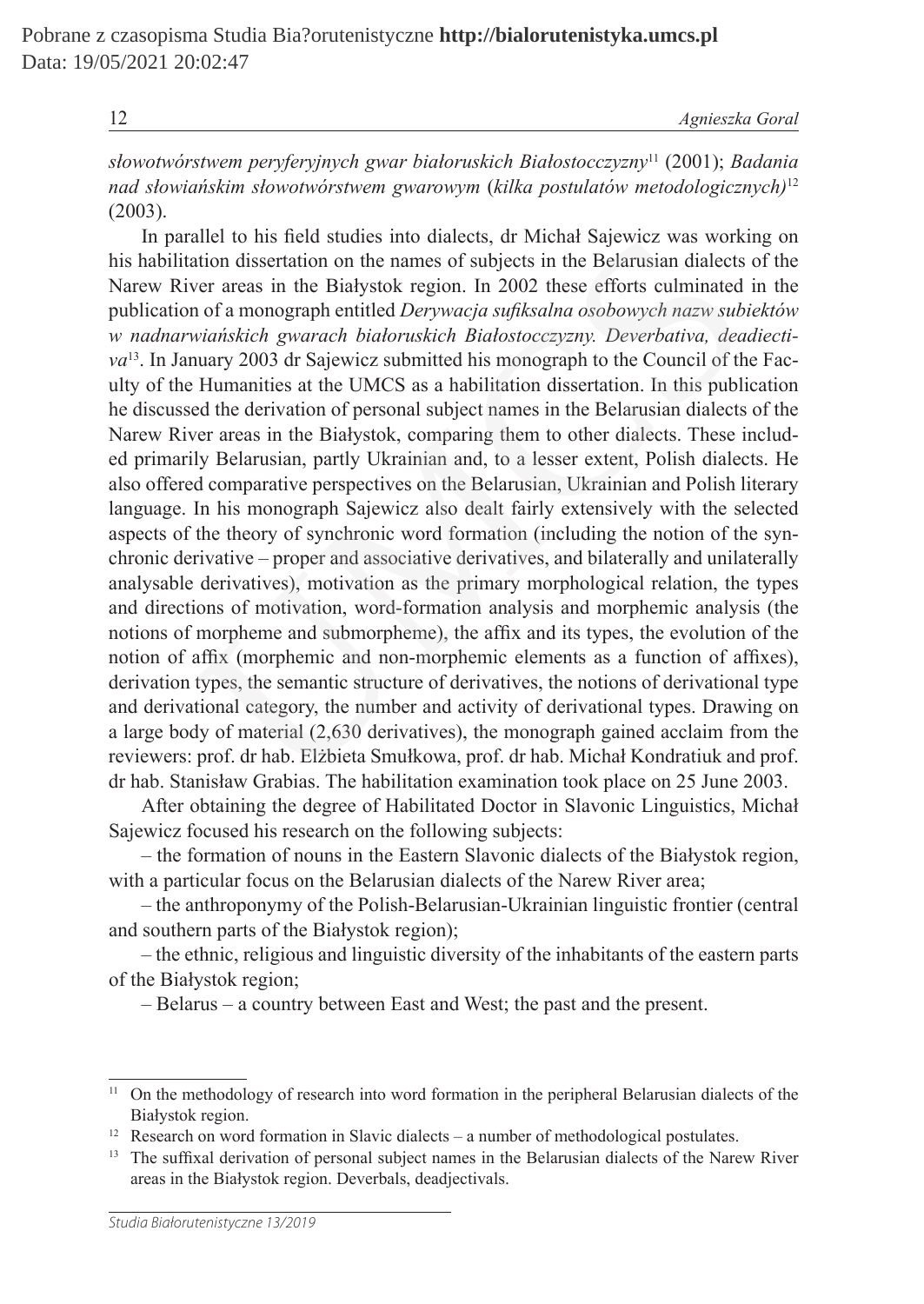Following his habilitation prof. dr hab. Sajewicz devoted much of his research attention to the anthroponymy of the Polish-Belarusian-Ukrainian linguistic frontier, focusing primarily on the anthroponymy found in the Hajnówka poviat in the Białystok region. Some of his most notable papers deal with such subjects as the different names for wives in the Narew River Belarusian dialects of the Białystok region – see *Słowotwórstwo nazw żon w nadnarwiańskich gwarach białoruskich Białostocczyzny*<sup>14</sup> (1998); *Nazwy żon z formantami '-iÍa', '-ča' w gwarach białoruskich okolic Lewkowa Starego na Białostocczyźnie*<sup>15</sup> (2000), *Zmiany w żeńskim imiennictwie osobowym prawosławnych mieszkańców powiatu hajnowskiego na Białostocczyźnie jako rezultat asymilacji kulturowej*<sup>16</sup> (2006); *Zmiany w imiennictwie osobowym prawosławnych społeczności powiatu hajnowskiego na Białostocczyźnie*<sup>17</sup> (2007) – and the nicknames given to the inhabitants of selected locations on the Belarusian-Ukrainian linguistic frontier in the Białystok region (see *Przezwiska mieszkańców kilku wsi z białorusko- -ukraińskiego pogranicza językowego na Białostocczyźnie*18 (1999), *Zmiany w męskim imiennictwie osobowym prawosławnych mieszkańców powiatu hajnowskiego na Białostocczyźnie jako rezultat asymilacji kulturowej*<sup>19</sup> (2010); *Nowe trendy w męskim nazewnictwie osobowym w prawosławnych społecznościach powiatu hajnowskiego na Białostocczyźnie*20 (2007); *Najnowsze trendy w imiennictwie osobowym prawosławnych społeczności powiatu hajnowskiego na Białostocczyźnie*21 (2012). Also, he explored the subject of zoonyms found in the dialects of the Polish-Belarusian-Ukrainian borderland in the Białystok region – see *Ze studiów nad zoonimią polsko-białorusko- -ukraińskiego pogranicza językowego na Białostocczyźnie*<sup>22</sup> (1996). Moreover, prof. dr hab. Sajewicz made invaluable contributions to several multi-author atlases of dialects: *Atlas gwar wschodniosłowiańskich Pobuża* (in cooperation with prof. F. Czyżewski), *Atlas etnolingwistyczny Pobuża, Atlas gwar Polskich* (written at the University of Lodz under the supervision of prof. dr hab. K. Dejna). ion. Some of his most notable papers deal with such subjects as the *o*r wives in the Narew River Belarusian dialects of the Białystok region *n* wives in the Narew River Belarusian dialects of the Białystok region *n* So

<sup>&</sup>lt;sup>14</sup> Word formation in wive's names in the Belarusian dialects of the Narew River area in the Białystok region.

<sup>15</sup> Wive's names with '*-iхa*', '*-ča*' afixes in the Belarusian dialects of the Lewkowo Stare area in the Białystok region.

<sup>&</sup>lt;sup>16</sup> Changes in the feminine personal-naming system of the members of the Orthodox Church living in the Hajnówka poviat of the Białystok region due to cultural assimilation.

<sup>&</sup>lt;sup>17</sup> Changes in the personal naming system of the Orthodox Church communities living in the Hajnówka poviat in the Białystok region.

<sup>&</sup>lt;sup>18</sup> Nicknames of the inhabitants of several Belarusian-Ukrainian borderland villages in the Białystok region.

<sup>&</sup>lt;sup>19</sup> Changes in the masculine personal-naming system of the Orthodox Church members living in the Hajnówka poviat of the Białystok region due to cultural assimilation.

<sup>&</sup>lt;sup>20</sup> New trends in the masculine personal-naming system of the Orthodox Church communities living in the Hajnówka poviat of the Białystok region.

<sup>&</sup>lt;sup>21</sup> Latest trends in the personal-naming system of the Orthodox Church communities living in the Hajnówka poviat of the Białystok region.

<sup>&</sup>lt;sup>22</sup> Studies on zoonyms in the Polish-Belarusian-Ukrainian linguistic frontier of the Białystok region.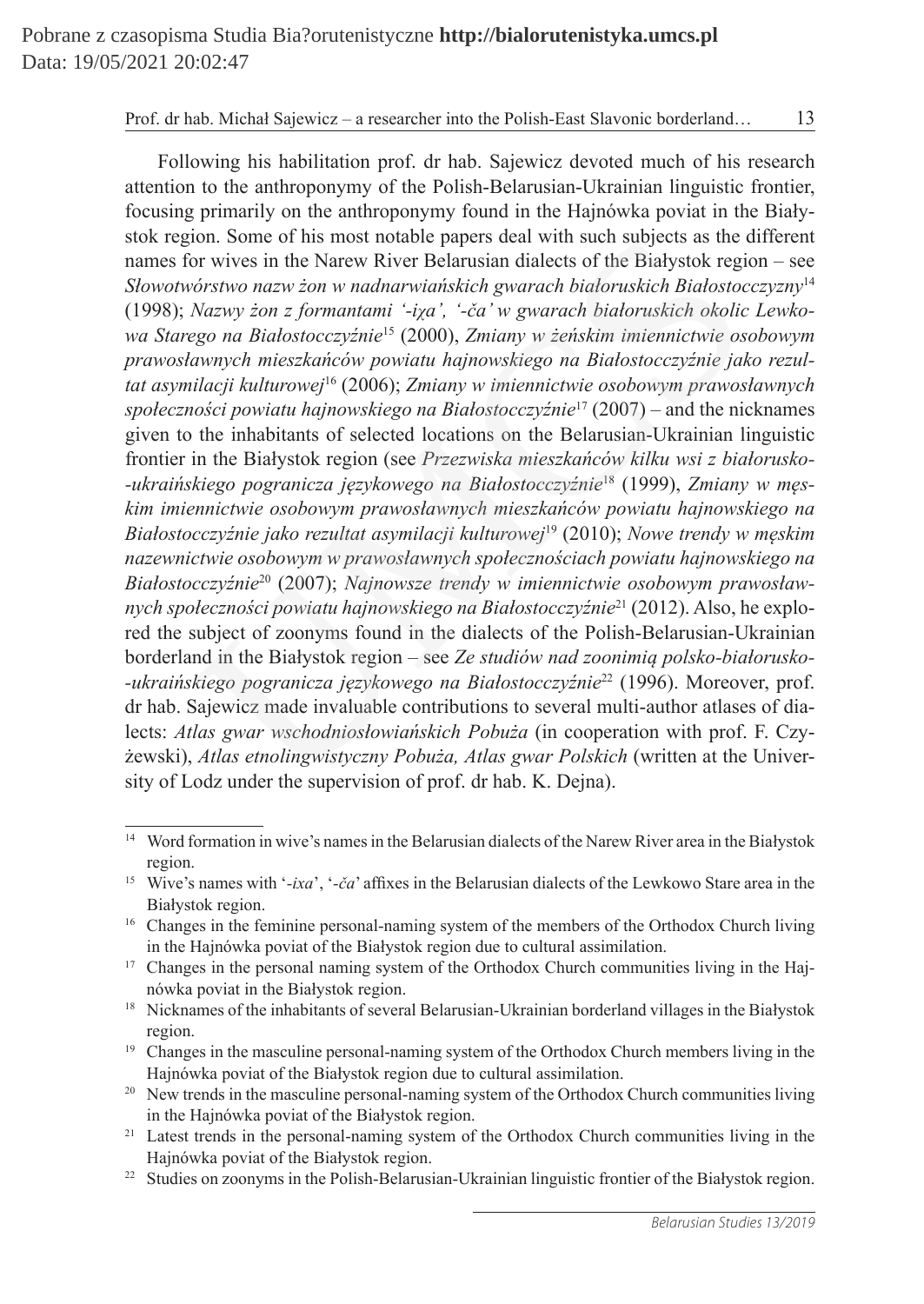14 *Agnieszka Goral*

The 725-page monograph entitled *Nazwiska patronimiczne z formantem '-uk' w powiecie hajnowskim na Białostocczyźnie na tle ogólnopolskim*<sup>23</sup> (2013) crowned Sajewicz's long, meticulous and dedicated research. The multifacetedness of the monograph stemmed from the wide-ranging studies Professor Sajewicz conducted in the 1990s to explore the ethnic, religious and linguistic diversity of the eastern parts of the Białystok region. Innovative in many respects, this work was preceded by a number of research papers, including *Zróżnicowanie etniczno-językowe wiejskiej społeczności prawosławnej Białostocczyzny w świetle badań naukowych oraz w oczach mieszkańców tego regionu*24 (2003); *Zagadnienie przynależności etniczno-językowej prawosławnych mieszkańców powiatu hajnowskiego na Białostocczyźnie*<sup>25</sup> (2008); *Nasza i wasza mowa. Zagadnienie przynależności etniczno-językowej prawosławnych mieszkańców powiatu hajnowskiego w województwie podlaskim*26 (2010). A product of indepth analyses spanning the fields of linguistics and social studies, the papers allowed their author to look at the Białystok region, his 'little homeland', not only through the eyes of a philologist, dialectologist and onomast, but also from the perspective of a member of the local community, aware of his strong ties with the region's history. remmed from the wide-ranging studies Protessor Sajewicz conducted<br>region. Innovative in eigious and linguistic diversity of the eastern parts<br>region. Innovative in many respects, this work was preceded by a n<br>papers, incl

The 2013 monograph was a pioneering work. Michał Sajewicz was the first Polish linguist to have demonstrated that the name afix '-uk' was, at the time, the most active in the south-eastern parts of the Białystok region, an area historically populated by Ruthenians coming from the south – from the Bug River and Polesia regions.

The community of Slavonic philologists considered the monograph a model piece of research, not only meeting, but also going way beyond all the criteria imposed by the government on these types of publications. Sajewicz's work garnered acclaim on both sides of the border, and the reviewers highlighted the author's great contribution to the Slavonic anthroponymy, the solid theoretical foundations, and the detailed and in-depth analysis based on a large body of source materials, as well as the extensive use of literature on the subject. Last but not least, or perhaps most importantly, they praised the author's considerable knowledge and research experience. In the words of prof. dr hab. Sławomir Gala (University of Lodz):

Michał Sajewicz's work (...) is indisputably a seminal piece on Polish and Slavonic onomastics and anthroponymy. Notably, the monograph offers a perspective on the titular type of names that is limited to a poviat, but also one that is set against the broad Polish and Eastern Slavonic context. What is also commendable is Sajewicz's research approach, which amal-

<sup>&</sup>lt;sup>23</sup> Patronymic names with the -uk affix in the Hajnówka poviat of the Białystok region as compared to the rest of Poland.

<sup>&</sup>lt;sup>24</sup> The ethno-linguistic diversity of a rural Orthodox Church community in the Białystok region in the light of existing research and as viewed by the region's inhabitants.

<sup>&</sup>lt;sup>25</sup> The issue of ethno-linguistic affiliation among Orthodox Church members living in the Hajnówka poviat of the Białystok region.

<sup>&</sup>lt;sup>26</sup> Your tongue and our dialect. The issue of ethno-linguistic affiliation among Orthodox Church members living in the Hajnówka poviat of the Podlaskie Voivodeship.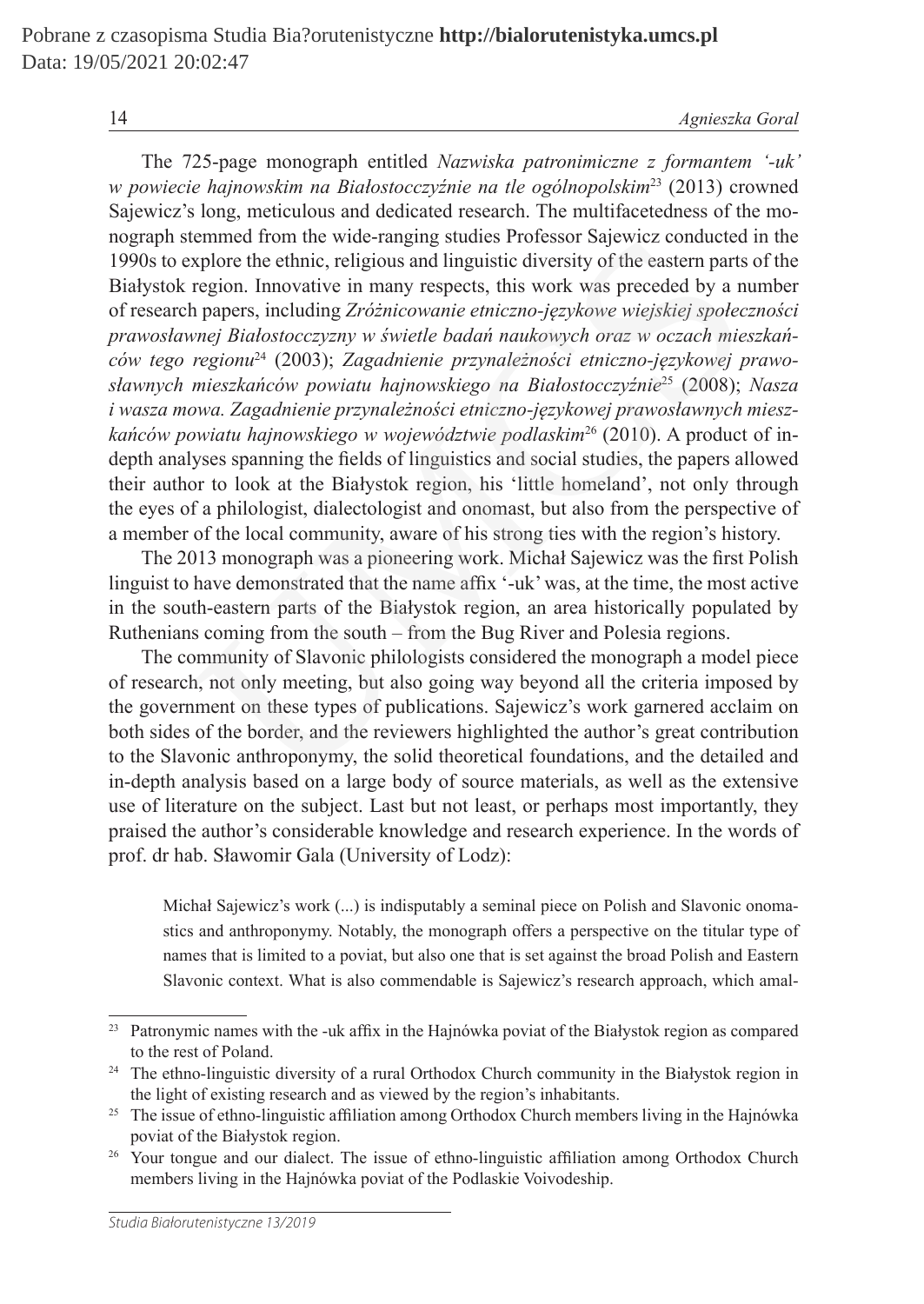gamates the attributes of a linguistic  $-$  i.e. onomastic  $-$  perspective with cultural facts, the latter being a highly relevant factor in anthroponymic studies.' (from the publisher's review).

Prof. dr hab. Leszek Bednarczuk stressed that

this monumental monograph constitutes the most extensive study of Eastern Slavonic anthroponyms I have ever seen, and the methodology makes it one of the greatest pieces of onomastic synthesis ever written in the Polish language. What strikes you most is the considerable effort expended by the author in amassing and meticulously analysing the large body of material.

Prof. Irina Gaponienko from the Belarusian State University made the following remarks on the monograph:

У цэлым навуковая праца М. Саевіча з'яўляецца ўзорнай для даследчыкаў славянскай антрапаніміі пры вывучэнні канкрэтных прозвішчных разнавіднасцей. З распрацовак падобнага тыпу ў перспектыве можа скласціся цэласная карціна станаўлення славянскай антрапанімічнай сістэмы<sup>27</sup>.

These reviews, as well as Professor's biography and research achievements, make a strong case that his upcoming monograph entitled *Odczasownikowe pejoratywne nazwy subiektów z formantem suiksalnym w gwarach białoruskich okolic Lewkowa Starego na Białostocczyźnie*<sup>28</sup> Lublin: Wydawnictwo UMCS, 2019, 349 pages – will prove an equally seminal work on agentive-name formation in that region. . dr hab. Leszek Bednarczuk stressed that<br>
is monumental monograph constitutes the most extensive study of Eastern Sla<br>
roponyms I have ever seen, and the methodology makes it one of the greatest<br>
iomonyms I have ever se

The discussion of Michał Sajewicz's work would not be complete without mentioning his ethno- and sociolinguistic research devoted to such subjects as: 'little homelands' in Eastern Orthodox rural communities of the Białystok region *Wyobrażenie* "*małej ojczyzny*" *w białoruskojęzycznych wspólnotach wiejskich na Białostocczyźnie*<sup>29</sup> (1993); *Ujaulennie małoj radzimy u biełaruskamounych wiaskowych supolnasciach na Biełastoczczynie*<sup>30</sup> (1995); the national identity and language of Belarusians (see *Biełaruś – niezależnaja, demakratycznaja dziarżawa ci zabyty swietam etnahraiczny kutok?*<sup>31</sup>

<sup>&</sup>lt;sup>27</sup> In general, the scientific work of M. Sajewicz is exemplary for the researchers of Slavic anthroponymy in the study of speciic nominal varieties. From the works of this type, it is possible to form a holistic picture of the formation of Slavic anthroponymic system in perspective'. Рэцэнзія: Michał Sajewicz. Nazwiska patronimiczne z formantem -uk w powiecie hajnowskim na Białostocczyźnie na tle ogólnopolskim, Lublin, 2013. 725 pages, Веснік БДУ. Серыя 4, Філалогія. Журналістыка. Педагогіка. 2015. № 1. pp. 91–92.

<sup>&</sup>lt;sup>28</sup> Deverbal pejorative subject names with suffixes in the Belarusian dialects of the Lewkowo Stare area in the Białystok region.

<sup>&</sup>lt;sup>29</sup> The notion of 'little homeland' in the Belarusian-language rural communities of the Białystok region.

<sup>&</sup>lt;sup>30</sup> The concept of small motherland in Belarusian rural communities in the Bialystok region.

<sup>&</sup>lt;sup>31</sup> Belarus – is it an independent democratic state or an ethnographic corner forgotten by the world?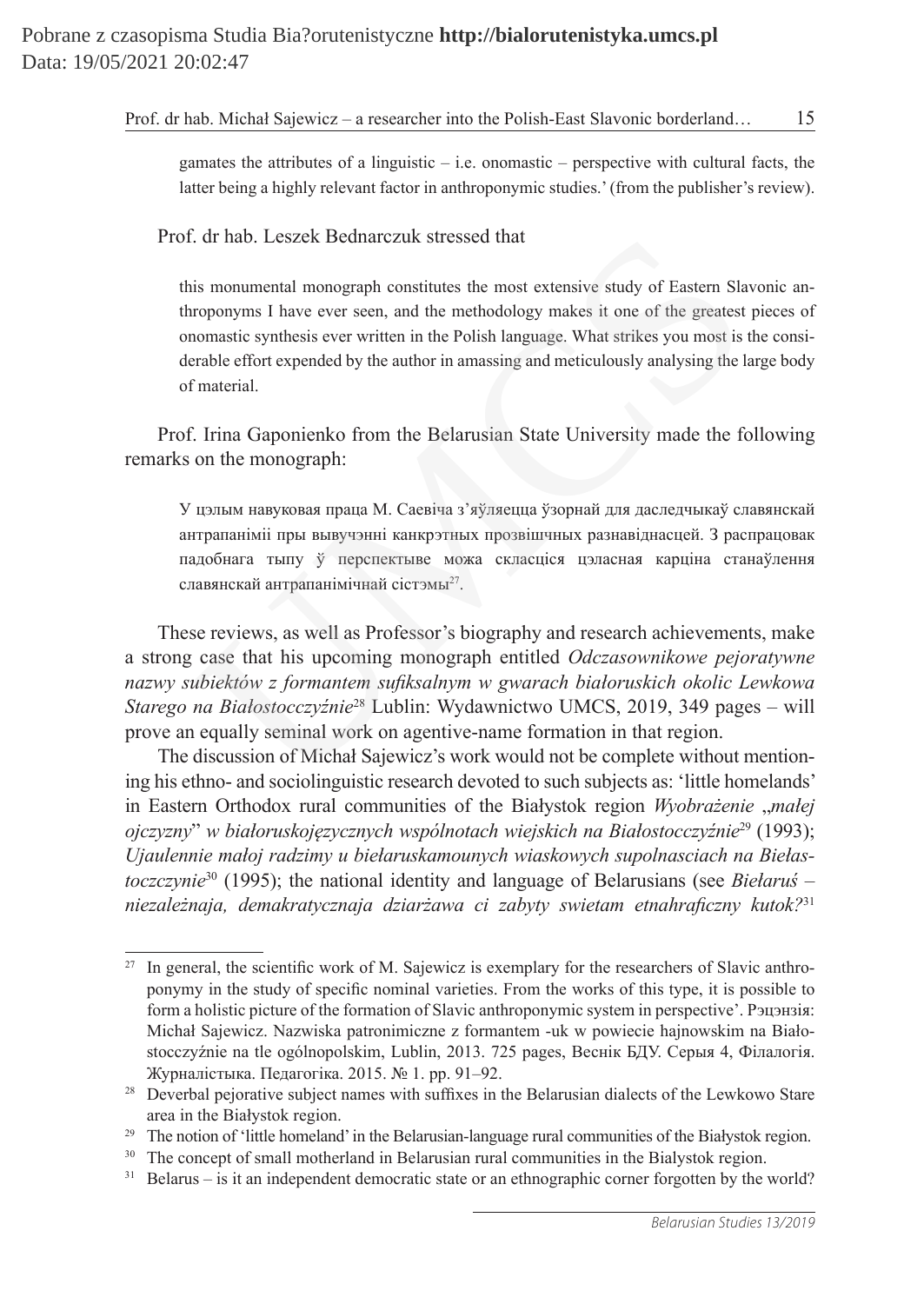16 *Agnieszka Goral*

(2000)), folk stereotypes (see *Ludowy stereotyp burzy* (*na współczesnym materiale ze wschodniej Polski*) 32 (1994), folk rituals (see *Obrzęd Kupały na Białorusi*33: 1999)). Furthermore, he published a range of papers on Belarus and its people, past and present, see *Białoruś – Kraj między Wschodem i Zachodem*<sup>34</sup> (2006); *Kraj między Wschodem i Zachodem*<sup>35</sup> (2010); *Uwarunkowania kulturowo-socjologiczne pogranicza wschodniego* (*wybrane aspekty zagadnienia*36 (2006). In his works at the intersection of ethnography, social science and linguistics, Professor Michał Sajewicz demonstrated his typically thorough approach to analysing the titular subjects. These publications shared a common denominator – a respect for the otherness and multiculturalism of the area in question, as well as for another person, who should be able to fully enjoy their civil rights whatever their religion, ethnicity and beliefs. So little and yet so much.

It should be added that Professor Sajewicz knows Belarus inside out, understanding this country and its people like few others do. It is, then, not by coincidence that in one of his papers in the ield of folklore and ethnolinguistics he explored the joyful Kupala Night, a festivity which brings together all members of the local community regardless of their ethnicity, religion and inancial status. Professor takes a ceremonious approach to each of his visits to Belarus or his native parts in the Białystok region. He feels a special sympathy for the people of both Poland and Belarus, and he has manifested this on many occasions, both during formal events (symposia and conferences) and in less formal discussions on what the two nations have in common. as – *Kray muedzy Wschodem i Zachodem*<sup>34</sup> (2006); *Kray muedzy Wschodem*<br>  $n^3$  (2010); *Uwaruhkowania kulturow-osocjologiczne pogranicza wschodem*<br>  $n^3$  (2010); *Uwaruhkowania kulturow-osocjologiczne pogranicza wschete* 

Michał Sajewicz's long fascination with Belarus and the Polish-Belarusian-Ukrainian cultural and linguistic frontier is relected in his extensive body of works, only a small portion of which I have discussed here, numbering a total of more than 160 publications, including 3 monographs, more than 80 research papers, 24 book reviews and endorsements, 11 edited multi-author publications, as well as a range of popular scientific texts, translations from Eastern Slavonic languages into Polish, special-occasion speeches, biographies and biographical notes.

It is also important to note that Professor Sajewicz led the establishment of Belarusian Studies in Lublin. It is partly due to his efforts that the UMCS in Lublin established a programme in Belarusian Philology. Originally established as the Belarusian Language and Literature Laboratory, now the Institute of Belarusian Studies operates within the Institute of Belarusian and Bulgarian Studies. This year marks its  $25<sup>th</sup>$  anniversary. As the long-standing Head of the Institute (and continuing in this position), prof. dr hab. Michał Sajewicz has been making his best endeavours to help it lourish and play an important role in the academic life of not only our University, but also in the Belarussian Studies community. Sufice it to say that between 1993 and

<sup>&</sup>lt;sup>32</sup> Storm-related folk stereotypes based on modern-day material from eastern Poland.

<sup>33</sup> Kupala Night Rituals in Belarus.

<sup>34</sup> Belarus – a country between the East and the West.

<sup>&</sup>lt;sup>35</sup> A country between the East and the West.

<sup>&</sup>lt;sup>36</sup> The cultural and sociological background of the Eastern borderland – selected aspects.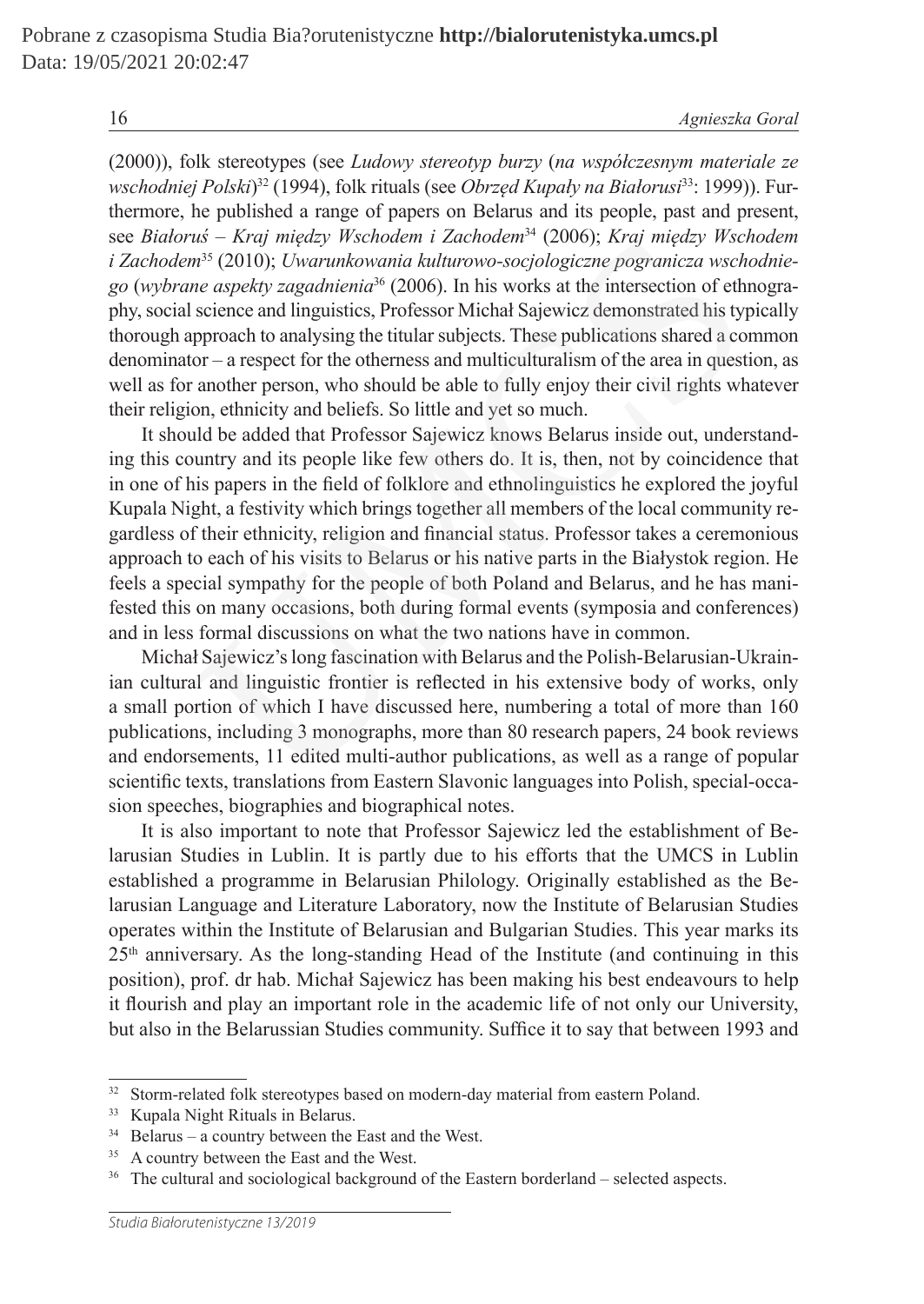2018 the faculty members of the UMCS's Institute of Belarusian Studies published 40 monographs, and more than 650 research papers and popular scientiic articles, reviews, conference reports, book endorsements, special-occasion publications and translations. In the last four years alone they presented 47 papers at international and Polish research conferences organised in Poland and beyond. It is on Professor Sajewicz's initiative in 2007 – when no one expected that a journal paper would be valued more than a monograph chapter, and when no one measured academic achievements in points – that, in cooperation with prof. dr hab. Ryszard Radzik, the *Studia Białorutenistyczne* (*Belarusian Studies*) was founded, becoming a showcase and a hallmark of Lublin's Belarusian Studies. Using his extensive contacts, prof. dr hab. Sajewicz had the most prominent scholars in the field – from Poland and abroad – write papers already for the irst issue. These included Aleksander Barszczewski, Mikoła Chaustowicz, Arnold McMillin, Sergei Zaprudsky, Aleksandr Smalanchuk, Gennadyi Sahanovich and Sergei Tokc. Between 2007 and 2018 the yearbook featured a total of 215 research papers, more than 90 book reviews and endorsements, 25 conference reports and two biographic articles. ons. In the last four years alone they presented 4/ papers at internation-<br>sesearch conferences organised in Poland and beyond. It is on Professearch<br>initative in 2007 – when no one expected that a journal paper would b<br>in

What has also helped the journal develop was Professor's unique commitment to the academic life. After habilitation he participated in 30 research conferences – 10 abroad (Minsk, Brest, Vitebsk and Bryansk) and 20 in Poland (Lublin, Kraków, Warsaw, Białystok, Biała Podlaska, Zamość, Suwałki, Hajnówka, Rossosz, Wisznice). At these conferences he presented papers on word formation in dialects, with a particular focus on noun formation in the dialects of the Polish-Belarusian-Ukrainian linguistic frontier, the anthroponyms of the eastern parts of the Białystok region, and the socioand ethnolinguistics of the Polish-Belarusian-Ukrainian frontier. Moreover, Professor Sajewicz has co-organised 15 international research conferences at the University of Warsaw, the Belarusian State University in Minsk and the Brest State AS Pushkin University. He has also been a five-time Chair of the Organisational Committee of all the editions of a series of conferences entitled 'The Polish-Belarusian cultural, literary and linguistic ties' (Kraków 2004, Lublin 2008, 2010, 2012; Wisznice 2017).

Teaching has been an equally important part of Professor's work. In addition to countless hours of instruction provided to students of Slavonic Studies, Russian Philology and Russian Studies at several universities, including the UMCS in Lublin, the John Paul II Catholic University of Lublin (1989–2009), The State School of Higher Education (PWSZ, 2006–2013), Professor Sajewicz has supervised more than 450 Master's and Bachelor's theses of Russian Philology, Belarusian Philology and Ukrainian Philology students. Furthermore, he provided two scholars (I had the honour to be one of them) with guidance in preparing and defending doctoral dissertations in the ield of Slavonic linguistics. He has reviewed doctoral dissertations and (two) habilitation dissertations, and provided his opinion in a professorial procedure. Professor has also reviewed many Master's theses supervised by other members of faculty at UMCS's Institute of Slavonic Philology.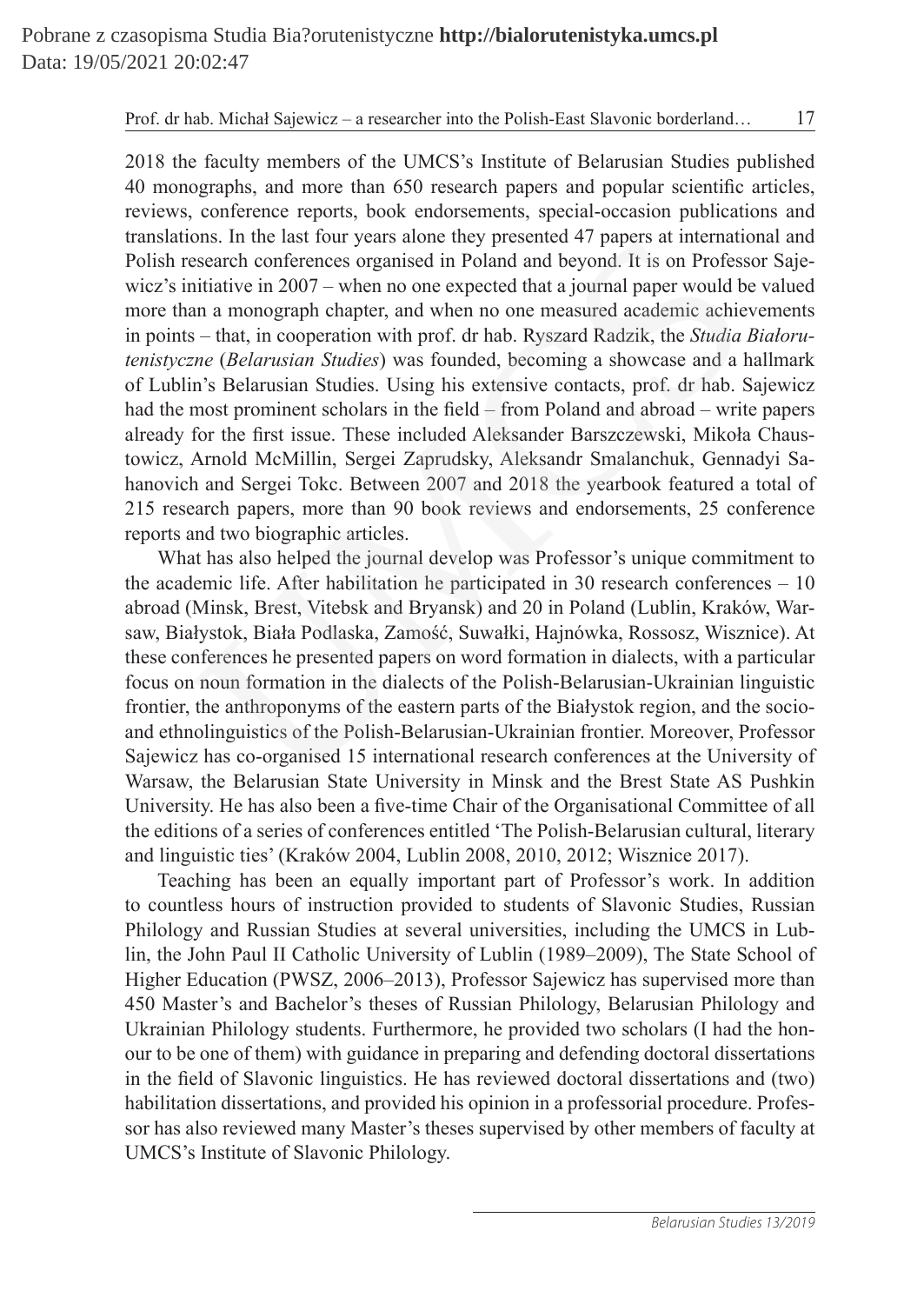As a supervisor of theses and dissertations, Professor Sajewicz has admittedly enjoyed great respect among students, and the fact that many of them chose to have him as their supervisor was not only due to his being known in the student community as a highly knowledgeable and competent expert, but also owing to his dedication to the supervisees, taking time and effort to provide them with the theoretical and methodological preparation they would need to investigate the subjects of their choice. He has always made sure that the theses and dissertations are of high quality, and encouraged their authors to ensure they are well-documented and written independently. Aware of Professor Sajewicz's vast knowledge and the fact that he can speak several Slavonic languages and read research literature in all of them, they have never risked copying whole passages from published sources. And this at a time when no one knew that the anti-plagiarism software would one day come into use.

Professor Sajewicz can, like no other person, enjoy the successes of his tutees, motivate them to work hard on constructive critiques, and inspire them to look for original and creative approaches. Despite being an excellent mentor and guide, he does not try to impose his points of view at all cost. Quite on the contrary, he appreciates independent thinking, creativity, the autonomous pursuit of truth and steadfast views. In his research work he has championed accuracy, thoroughness, attention to detail and multifacetedness, as well as the ability to present diverse perspectives and use various research tools. Nothing is, and should be, black and white at Professor's seminars. The task of any researcher, including one who has only just started their scholarly pursuits, is to discover the middle ground, to see what is, paradoxically, the most dificult to notice. The theses and dissertations supervised by Professor Sajewicz has earned many awards from the UMCS's Rector, and he has also received multiple congratulation letters in recognition of his contributions. nowledgeable and competent expert, but also owing to his dedication<br>s, taking time and effort to provide them with the theoretical and met<br>pararation they would need to investigate the subjects of their choice. I<br>de sure t

He has also made notable contributions to the UMCS's Faculty of the Humanities, including especially the Institute of the Slavonic Philology, at which he served in multiple managerial roles, including as Deputy Head of the Russian Language Institute at the UMCS Institute of Slavonic Philology (1992–1993), Head of the Belarusian Language and Literature Laboratory at the UMCS's Institute of Slavonic Philology (1997–2005), Head of the Institute of Belarusian Studies (2005–2018) and Head of the Institute of Belarusian and Bulgarian Studies (2018–2019). He served two terms (2003–2009) in the capacity of Deputy Head of the UMCS Institute of Slavonic Philology, and from 01 September 2013 to the end of August 2018 he was Head of the Institute. Moreover, he chaired the Institutes's Research Committee and Development Strategy Committee, and was a member of the Development Strategy Committee of the Faculty of the Humanities. Between 2006 and 2013 Professor M. Sajewicz was a member of the Senate of the State School of Higher Education in Zamość (PWSZ). Since 1983 he has been regularly appointed to doctoral committees to conduct examinations in the Russian language. To date he has examined more than 150 members of research-and-teaching and research-and-technical staff and librarians from the UMCS and other universities.